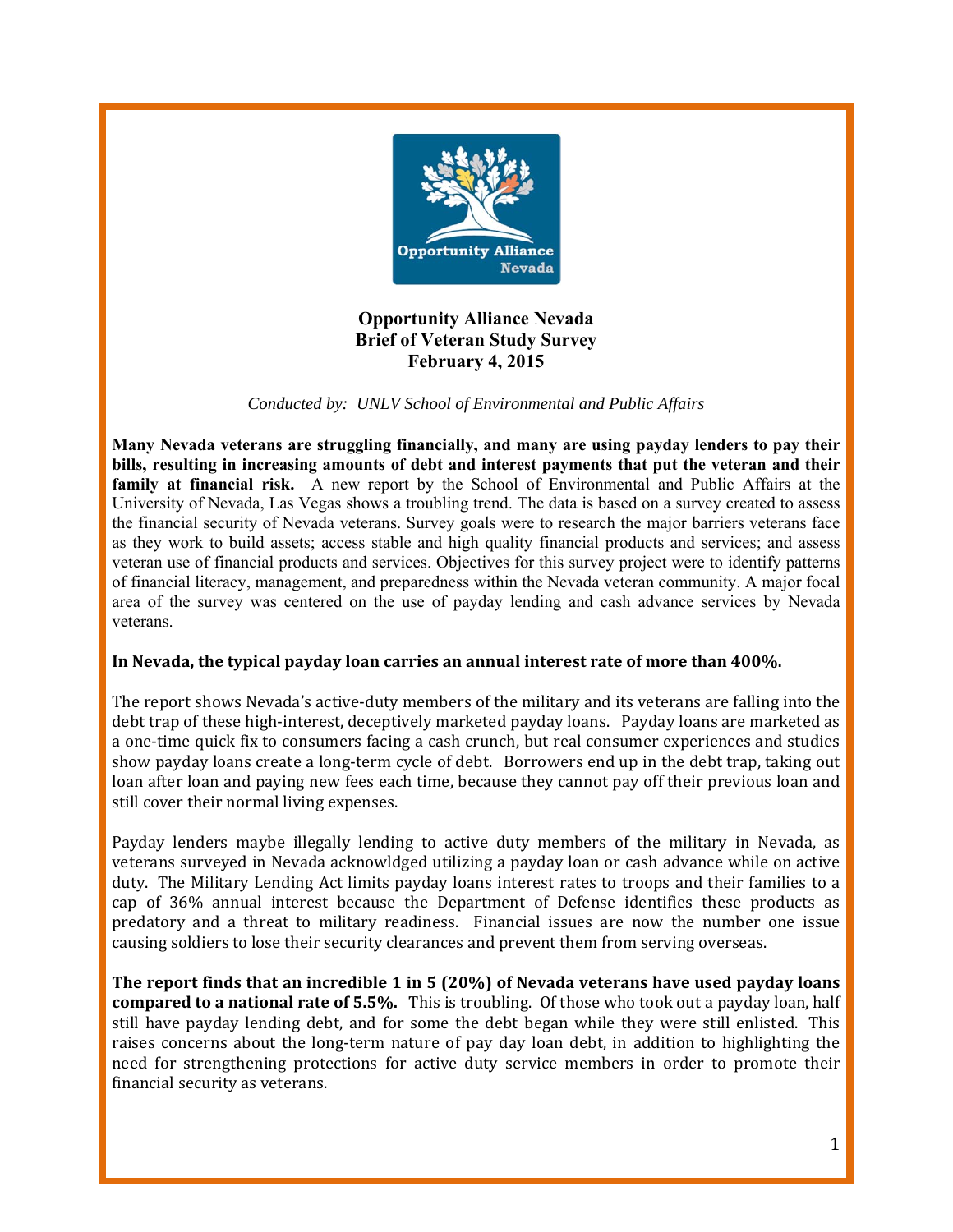**The report shows payday loans are often used by Nevada veterans who are already struggling** with existing monthly expenses, such as difficulty paying for housing, monthly bills, and other debt like auto loans, student loans, or credit cards. **Payday loans are not an appropriate substitute for meeting regular expenses, and actually compound existing financial stresses.** Payday lenders make no attempt to determine if veterans will be able to repay their loan or whether borrowers are already overextended with existing debt obligations.

The report shows most veterans learn about payday loans through payday lender advertising  $(62%)$  and receive the loans from a payday loan storefront within walking or driving distance  $(84%)$ . This is concerning because data from other studies consistently show that payday lenders' engage in deceptive marketing. While payday loans are marketed as a one-time quick fix, 75% of payday lending fees are generated by borrowers taking out over 10 loans a year.

"The report is very troubling because it shows payday loans can result in spiraling debt for veterans *and active duty members of the military, ensnaring them in a financial quagmire they cannot escape,"* said Kat Miller, Department of Veterans Services. *"While these loans are marketed as a one‐time* quick fix, borrowers are ending up in a long-term cycle of debt taking out loan after loan and incurring *new fees every time."* 

**The report concludes that, "results from this survey clearly indicate the existence of a problem with pay day lenders and veterans in the State of Nevada."**

#### **Opportunity Alliance Policy recommendations:**

- *Strengthen state and federal protections for active duty military personnel through enhancement and enforcement of the Military Lending Act's 36% rate cap*
- *Urge the Nevada State Legislature and Congress to enact a rate cap of 36% APR for payday loans*
- *The CFPB should issue strong rules to ensure payday lenders only make loans borrowers can afford to repay when considering a borrower's income and expenses.*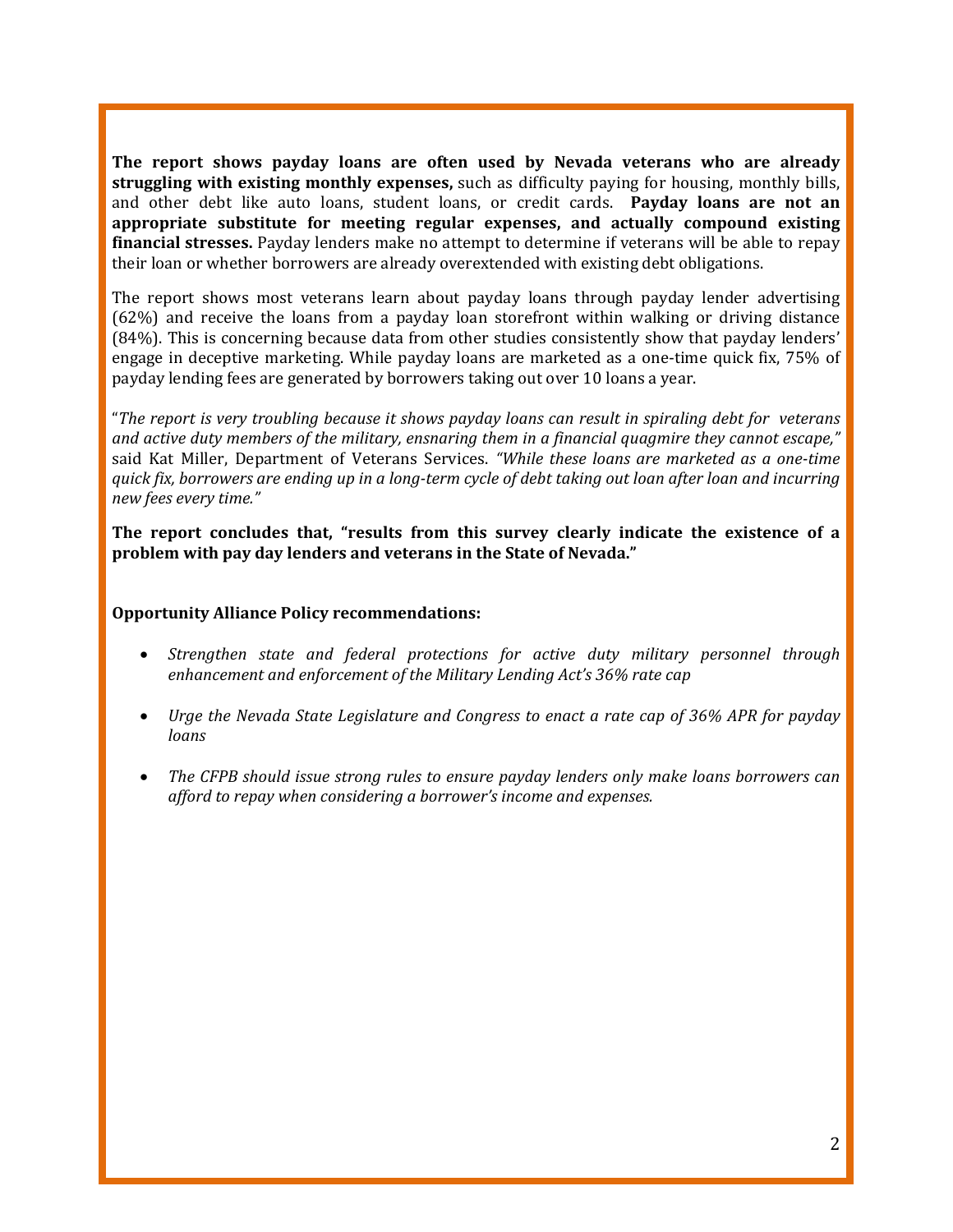# **Recent Statements from Military Community Voicing Concerns About Predatory Payday Lending**

*In 2006, President George Bush signed into law the Military Lending Act which prohibited predatory* payday loans to members of the military, capping the rate of these loans to 36% annually. Veterans *and retirees are not covered. As shown below, members of the military community continue to speak out against the harms of payday loans.* 

## **Holly Petraeus, Director of Office of Service Members Affairs for the Consumer Financial Protection Bureau**

In her testimony to Congress in 2011, Ms. Petraues, said the military has trouble both with lenders who get service members indebted at very high interest rates and with debt collectors who harass military personnel, sometimes calling their units 20 times a day. "Indebtedness is a problem and small, short-term loans at high rates are definitely a problem," she said.i

Ms. Petraeus said while at Fort Campbell (Kentucky), she saw the devastating effects that financial debt and bad credit can have on a military family. "The number one cause of military security clearances being revoked is financial problems," she said.<sup>ii</sup>

## **Admiral Steve Abbot, USN (Ret), President, Navy‐Marine Corps Relief Society**

"The Military Lending Act (MLA), which became effective in October 2007, has dramatically curtailed payday loans to active duty service members. We are grateful for the farsightedness and effectiveness of that legislation. To prove the point, I can say that our annual assistance to those stuck in the payday loan trap went from a high of \$1.4 million in 2006 to just \$168K thus far in 2011, and virtually all of that smaller amount went to retirees who are not covered by the Military Lending Act.

Here is an example that illustrates the problem: In Fort Worth, Texas, we assisted a retired Navy E-5 with rent, food and utilities because he used his retirement check to repay a payday loan. He had borrowed \$950 at an APR of 277%. His finance charge was over \$216."iii

## **Michael Archer, Director of Military Legal Assistance, Marine Corps Installations East**

"Military leaders have long recognized that payday lenders target troops and their families and cause them significant harm. Rather than resolve short term cash flow problems, as advertised, these short term loans at astonishingly high interest rates exacerbate financial chaos and result in increasing debt and more borrowing. Historically, payday lenders are also associated with abusive, illegal debt collection efforts. Finally, payday lenders have also proved to be very resistant to state and Federal regulation; evading it and sometimes simply ignoring the law...

HARM TO SERVICEMEMBERS. Payday loans are bad news because: They are horribly expensive, with astronomical interest rates, they make a bad financial situation much worse, there are better options; in many cases, payday loans are illegal, and payday lenders often use harassing, unlawful means to collect on their loans. Further, as often pointed out by Holly Petreaus, the Director of the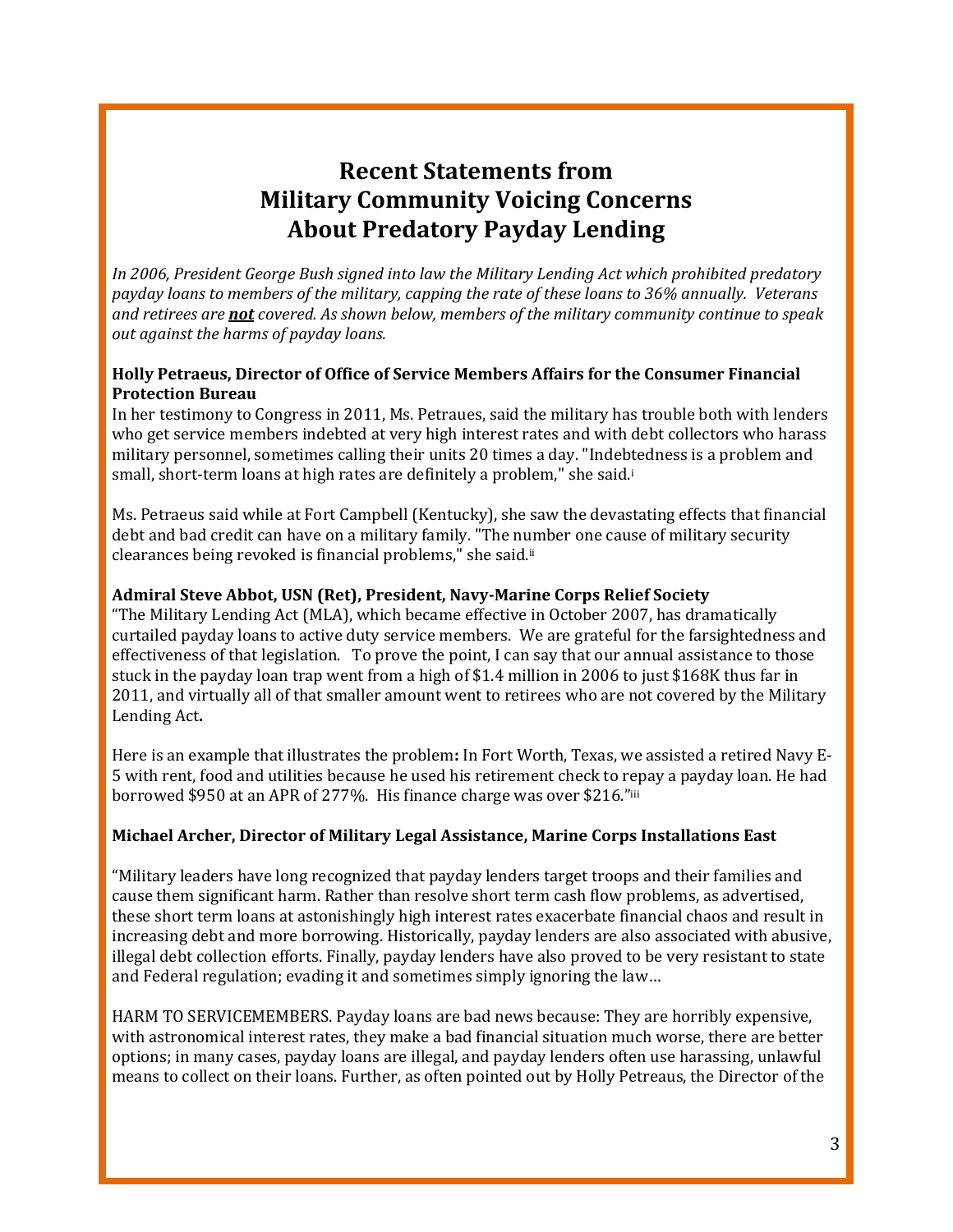CFPB Office of Servicemember Affairs, financial problems are the number one cause of security clearance revocation."iv

### **Samuel Pascal Redfern, an Army NCO, is a combat veteran of the Iraq war**

"It was a wonderful feeling, returning home to the United States in 2005 after a tour of duty in Iraq. I was thankful to be back on American soil. However, there were unwelcome sights that shook our cadre. One of the first was the scene immediately outside the gates of Fort Campbell in Kentucky (home of the legendary 101st Airborne), where I was stationed. Numerous payday and car title lending shops had sprouted, all of them with garish signs promising service members fast and easy money. 

I knew from the experiences of my fellow soldiers that there was nothing fast nor easy about these loans. The lenders were shameless in preying on military personnel and their families who found themselves in need of an emergency loan to fix a car or take care of some other unforeseen expense between paychecks. Rather than help families through financial hardships, these borrowers made problems worse by charging triple-digit annual interest rates and trapping borrowers in a cycle of debt. 

The aggressive and blatant behavior of these lenders and the serious problems they caused for service members ultimately led the U.S. Department of Defense and Congress to take action... I supported [a rate cap of 36% APR on payday loans] because I believe in protecting the force. Similarly, as a Montana native, I care deeply about this state and our citizens. I support protecting our people from financial threats wherever they may arise. Some argue that this issue is about freedom. Abraham Lincoln said, "Those who deny freedom to others, deserve it not for themselves and under a just God, cannot long retain it." We cannot remain free if we are enslaved in debt. High usury is the denial of financial freedom and leads to financial slavery. Not freedom. I trust that the citizens of Montana will not allow usury to retain unbridled freedom. Freedom always comes with responsibility."v

### **Casey Jackson, a financial specialist at Fort Hood (Texas)**

"Experts say predatory loans, consumer scams targeting the military and bad financial decisionmaking also contribute to economic woes. Casey Jackson, a financial specialist at Fort Hood, said he sees a large number of soldiers trying to pay off loans with astronomical interest rates, provided by the legion of payday lenders and auto title lenders surrounding the post. "When you look at their resources, they are spending so much on the loans they don't have enough to pay for utilities, gas or rent," he said. Financial woes for soldiers aren't just an economic issue. The Army has identified financial struggles as a factor in the record suicide rates that have plagued the Army in recent vears."Vi

  $^{\rm t}$  "Confirmation delay hurts military, critics say", by Philip Brasher, Gannett Washington Bureau (Nov 9 2011 )

ii "Gen. Petraeus' wife fights against troop scams," by Kristin Hall, Associated Press (Aug. 24, 2011)

iiiTestimony of Admiral Steve Abbot, USN (Ret), President, Navy-Marine Corps Relief Society Before the Senate Committee On Banking, Housing and Urban Affairs (Nov. 3, 2011)

iv Comments of Michael Archer, Director of Military Legal Assistance, Marine Corps Installations East to the Consumer Financial Protection Bureau (April 4, 2012)

v "Say yes to capping predatory loan rates," guest column by Samuel Pascal Redfern, Missoulian Record (Montana) (Oct. 1, 2010)<br>vi "Foot Hood Soldiers Fight to Make Ends Meet" by Jeremy Schwartz, Austin American Statesmen (